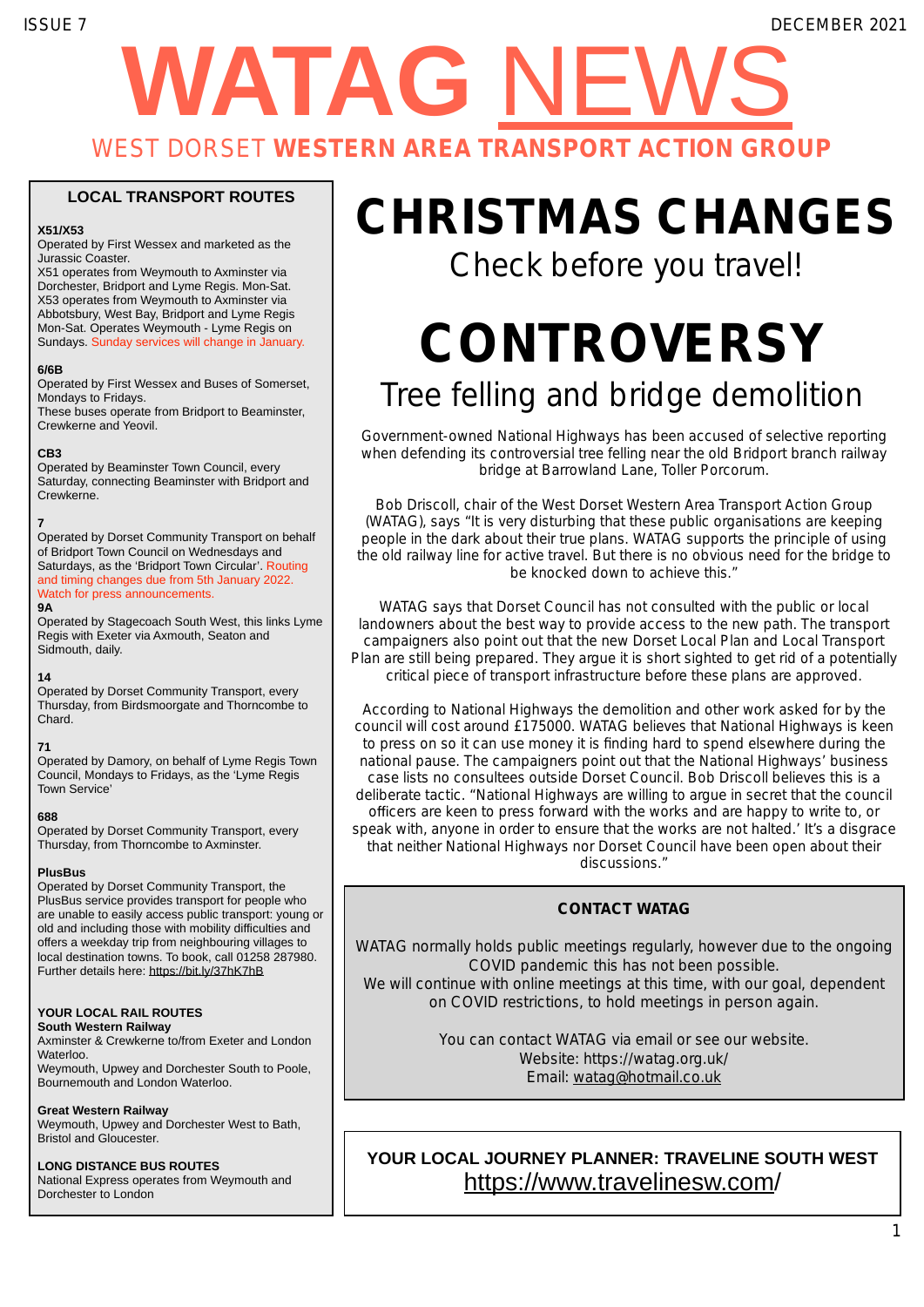# **SERVICE UPDATES**

# **The latest news on our local buses and trains**















A new winter timetable for the X51/X53 started on Sunday, 3 October 2021. The timetable is here: https://bit.ly/3CLeJpv and thanks to feedback from WATAG, Sunday services are preserved between Weymouth and Lyme Regis via West Bay and Bridport until 3rd January 2022 (a bank holiday service). A reduced Sunday service will operate from 9th January 2022 and will be sponsored by Alan Williams from WATAG.

Service 6 now serves Yeovil College at 16.45 Mondays to Fridays during term times - this has been a long term goal of WATAG. The new timetable is here: https://bit.ly/3pbwqcn. You can also download a copy of the 6/6B as part of the attractive Buses of Somerset timetable booklet (Page 64/65), available here: https://bit.ly/3uYv9be

Beaminster Town Council's CB3 continues every Saturday between Crewkerne, Beaminster and Bridport, with connections to Yeovil with South West Coaches. The timetable can be viewed here: https://bit.ly/3oyPctz

Service 7 operates as Bridport's "Town Service" every Wednesday and Saturday. Services 14 and 688 continue to operate. Timetables are here: Service 7: https://bit.ly/35i4TN9 **An additional service will operate on Friday, 24 December 2021. A new service will be introduced from Wednesday, 5 January 2022.** Service 14: https://bit.ly/3wp2lYW Service 688: https://bit.ly/3yz43ss

Service 71 operates as Lyme Regis' "Town Service", Mondays to Fridays. The timetable can be downloaded here: https://bit.ly/2X5HgGG

Stagecoach South West's service 9A (Lyme Regis to Seaton, Sidmouth and Exeter) changed on 10th May, with services continuing to serve Greendale Vaccination Centre. The timetable is here: https://bit.ly/2X1d2V7

Between Weymouth, Dorchester and London: this timetable changed on 12th December 2021. The timetable is here: https://bit.ly/3FU7vkm. A history of the route is here: https://bit.ly/3hvSVGz

Between Crewkerne and Axminster and Exeter/London: The timetable from 12th December is here: https://bit.ly/3I8ncWW. Information on the route from Axminster to Exeter is here: https://bit.ly/3FeGBUW.

The new Great Western Railway winter timetable for the Weymouth - Bristol (Heart of Wessex) route commenced on 12 December. The timetable is here: https://bit.ly/3o6rnuH. Work on step-free access on the northbound platform at Dorchester West is completed, see the next page for more details. The Heart of Wessex Partnership has been replaced by a new South Wessex Community Rail Partnership. Further details will be available in due course.

national express

megabus.com

The National Express service 190, from Portsmouth to Plymouth via Bridport is suspended, there is no date for resumption. The afternoon Weymouth/Dorchester to London service continues (service 035) Timetable: https:// bit.ly/34cqztg. You must book in advance, either via the website or at Bridport Tourist Information Centre, where no booking fee is charged. Notably, most fares are cheaper when starting your journey at Weymouth rather than Dorchester.

**Megabus has suspended their service from Weymouth and Dorchester to London.** Meanwhile owner Stagecoach has agreed a merger with National Express.

# **BUS CHANGES**

From Wednesday, 15th December, some fares will change or be withdrawn. Adult Single and Child Single/ Return fares are unchanged.

Full details here: https://bit.ly/3sb9T2r

**ROADWORKS: LYME REGIS**

From 4th January to 18th February 2022 First Wessex are unable to service any stops between The Post Office and Fernhill Hotel. A temporary stop will be in place at Langmoor Gardens. Details here: https://bit.ly/ 3ytWNyJ

# **CHANGES TO RAIL SERVICES**

**Please check before your travel as engineering works are now planned to take place midweek and weekends.**

# **BUS CHANGES**

# **SERVICE 7: BRIDPORT TOWN SERVICE**

From Wednesday, 5th January 2022, this bus will also serve the Wanderwell Estate in Bothenhampton. Timetables will be available soon.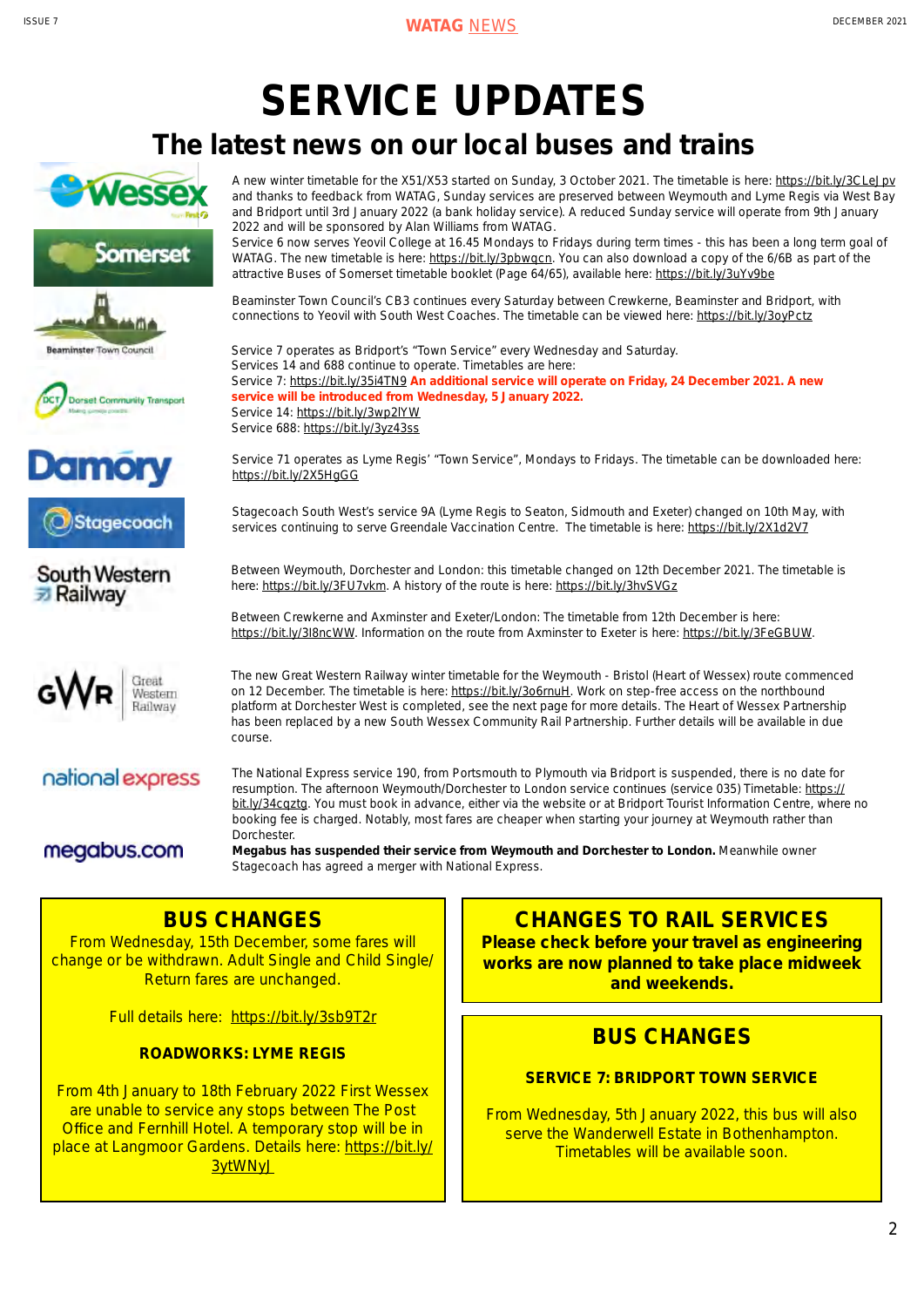# **DORCHESTER WEST** *Finally step-free, after 10 years of campaigning!*



Step free access to Platform 1 at Dorchester West is finally complete and opened on 22nd October 2021. The entrance can be found on Williams Avenue - across the road from the stepped entrance. The ramp opens to the end of Platform 1. This means that passengers who require step-free access no longer have to travel south to Weymouth for a northbound journey.

## Irave **NEWS FROM TRAVEL DORSET** Dorset

## **Bus Service Improvement Plan**

On the 29th October, Dorset Council submitted its Bus Service Improvement Plan and bid for Government's Bus Back Better £3 billion fund. The plan requires c£92m of funding over an initial three-year period to deliver the council's ambitious vision to transform bus services across Dorset. The plan is available on the council website (https://bit.ly/30E1utg) and will shortly be made available at the council's libraries and customer contact points.

The next step is to create an Enhanced Partnership by the end of March 2022. In January, Dorset Council will be holding a statutory consultation on the content of the Enhanced Partnership and will be inviting Dorset TAGs to a briefing session ahead of launching this consultation to further outline the Enhanced Partnership process.

Dorset Council is proposing to create a Bus User and Stakeholder Group to ensure ongoing stakeholder engagement and to review and refresh the Bus Service Improvement Plan. WATAG will receive an invite to join this group and to attend engagement sessions twice yearly.

## **School Transport**

School services operated by First Wessex have been operating as closed school routes during the pandemic and the company will be formalising this arrangement by cancelling the registrations with the Traffic Commissioner. This will apply to the following services:

A1, A2 to The Woodroffe School

B1, B2, B4, B5 to Beaminster School

C1, C2 to The Sir John Colfox Academy

WATAG Note: "closed school routes" means that the service is **not available** to the general public.